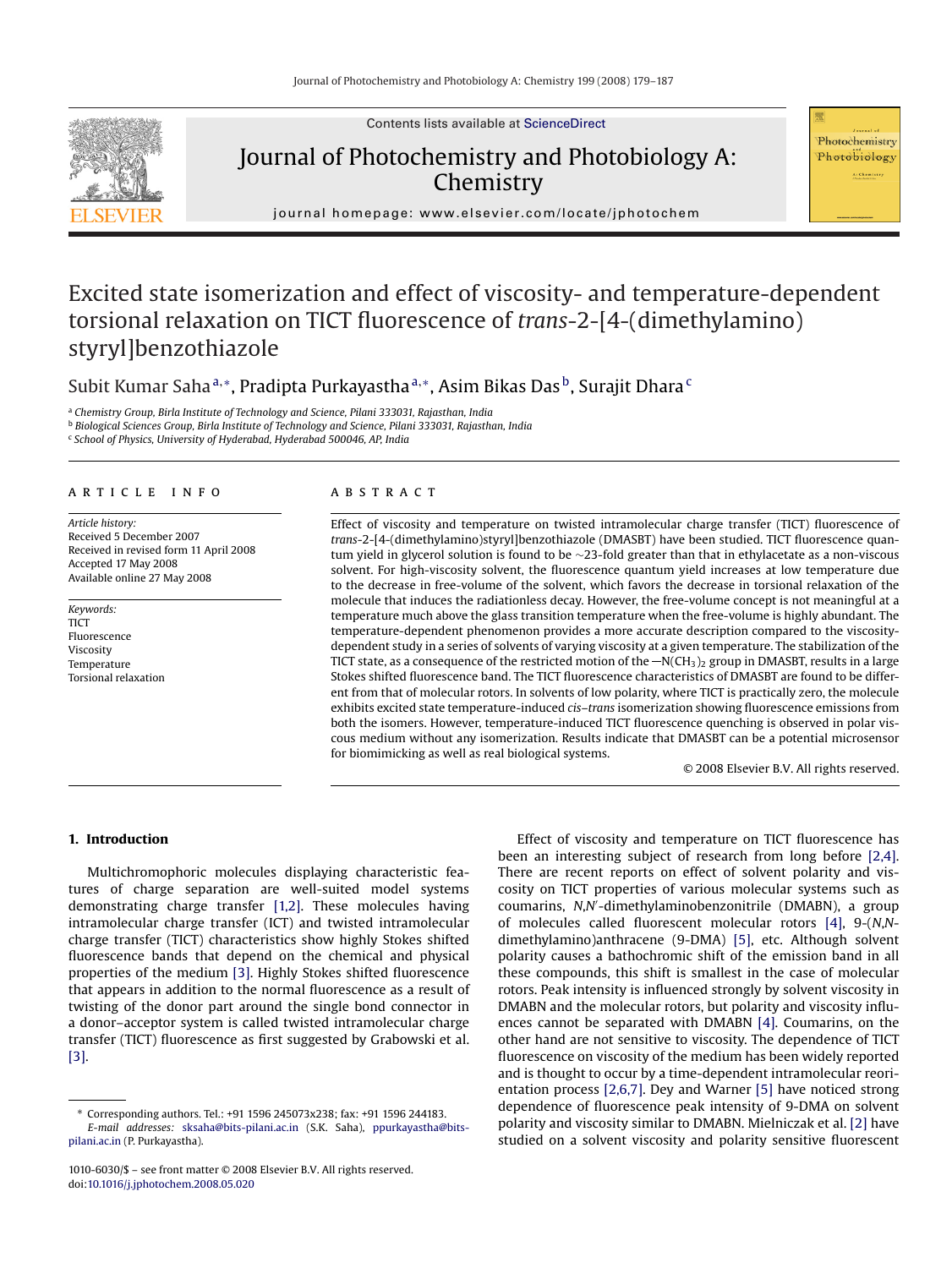<span id="page-1-0"></span>sensor, 4-(4-dimethylaminostyryl)pyridinium (DMASP) derivative. They explain that the enhancement of the TICT fluorescence intensity with the increase in the viscosity of the medium surrounding the fluorophores is due to the reduction of the non-radiative transitions induced by intramolecular reorientation and diffusional collisions with the solvent molecules and justified by the Debye–Stokes–Einstein (DSE) hydrodynamic model [\[7\]. H](#page-8-0)aidekker et al. [\[4\]](#page-8-0) have explained the dependency of the emission intensity of molecular rotors by studying viscosity-dependent phenomena in the solvent of varying viscosities at a constant temperature through a power law relation proposed by Förster and Hoffmann [\[8\]](#page-8-0) suggesting that the relaxation process is much deviated from the DSE diffusion in the high-viscosity region. In the present work on DMASBT it has been observed that although DMASBT is structurally similar to DMASP but the relaxation process is dependent on the temperature- and viscosity-dependent free-volume of the solvent proposed by Loutfy and Arnold [\[7\]](#page-8-0) rather than the DSE hydrodynamic model. Moreover, temperature-dependent phenomena provides better description of the torsional relaxation rather than viscosity-dependent study at a constant temperature which is in contrary to the study on some molecular rotors by Haidekker et al. [\[4\]. T](#page-8-0)he free-volume concept [\[7\]](#page-8-0) rather than the DSE hydrodynamic model gives more satisfactory result to explain the high quantum yield in the highly viscous solvents at low temperature. Recently, Dey and Warner [\[5\]](#page-8-0) have ruled out the association of large Stokes shifted fluorescence with the TICT process in the viscous medium without any specific reason. But this work suggests that TICT fluorescence can be highly Stokes shifted in viscous medium and the probable reason for the same has been discussed. It has also been observed in this study that not only the fluorescence quantum yield of DMASBT is dependent on viscosity but also the fluorescence band is highly red shifted in a polar solvent[\[9\], w](#page-8-0)hich is in contrary to the molecular rotors. The present report on DMASBT shows that unlike coumarins and molecular rotors, both solvent polarity and viscosity have their own effects on emission intensity as well as on emission wavelength. It has been demonstrated that in case of DMASBT this effect is not as complex as DMABN [\[4\].](#page-8-0) It can be mentioned that many cellular and organismal functions are related to the viscosity of their environment, and the alteration in cell membrane viscosity is well known to be responsible for several diseases, e.g. cell malignancy, hypercholesterolemia, atherosclerosis and diabetes [\[4\].](#page-8-0)

In view of the development of a method that could be applicable for the measurements of viscosity in biological systems, and in particular real-time measurements of viscosity changes on a microscopic scale, the present study aims to get a fluorescent molecule that can act as a microsensor for biomimicking as well as real biological systems. We chose DMASBT because of high sensitivity of its fluorescence properties on polarity and pH [\[9\]](#page-8-0) of the environment. The present work is mainly focused on to see the sensitivity of TICT fluorescence of DMASBT on the viscosity of the medium. Although, some success to measure the viscosity in biological systems has been accomplished through the use of molecular rotors by means of their viscosity-dependent fluorescence quantum yields, but the micropolarity of the biological systems can also get changed due to the intercalation of water molecules. The molecular rotors cannot sense this too effectively. It is also worth mentioning here that conventional mechanical viscometers are cumbersome to use and are incapable to perform real-time viscosity measurements.

Another important excited state process is photoisomerization. A system of excited state charge transfer coupled with isomerization under a certain condition can be an interesting model for important natural photoprocesses like photosynthesis and vision. It is now quite well known that the molecular properties get changed remarkably on photoisomerization [\[10–15\].](#page-8-0) In the present work, temperature-dependent excited state isomerization process has also been studied to see how excited state isomerization affects the charge transfer phenomenon. DMASBT has been reported to have non-genotoxicity [\[16\].](#page-8-0)

## **2. Experimental**

## *2.1. Materials and methods*

DMASBT was procured from Aldrich Chemical Company, WI, USA. The methods of recrystallization and purity check are mentioned elsewhere [\[9\].](#page-8-0) All the solvents used are of spectroscopic grade and procured from Spectrochem Chemical Company, India. Triple distilled water was used for the preparation of the aqueous solutions. To record the UV–vis absorption and fluorescence spectra of DMASBT in pure solvents, a stock solution of DMASBT  $(1.001 \times 10^{-3}$  M) was prepared in pure methanol, 0.1 mL of which was poured in a 10 mL volumetric flask and left for a few hours for complete evaporation of methanol and then the compound was dissolved in respective solvents to make the final volume to 10 mL. For the preparation of solutions in different percentages of the glycerol–water mixtures, 0.05 mL (2.002  $\times$  10<sup>-3</sup> M) of DMASBT solution in methanol was added to a mixture of glycerol and water and the final volume of it was adjusted to 10 mL. Methanol was added due to low solubility of DMASBT in water as well as glycerol–water mixture. The percentage of methanol present in glycerol–water mixture is only 0.5. The concentration of DMASBT in all the experimental solutions used for spectroscopic measurements was  $1.001 \times 10^{-5}$  M. The fluorescence quantum yields were determined with respect to that of quinine sulfate in  $0.1N H<sub>2</sub>SO<sub>4</sub>$  as 0.55.

The absorption spectra were recorded using a Jasco V570 UV–vis spectrophotometer. Fluorescence measurements were performed using a Shimadzu RF-5301PC scanning spectrofluorimeter. Fluorescence lifetimes were determined from time-resolved intensity decay by the method of time-correlated single-photon counting using a picosecond diode laser at 370 nm (IBH, U.K., nanoLED-07) as light source. The typical response time of this laser system was 50 ps. The fluorescence decays were deconvoluted using IBH DAS6 software. Mean (average) fluorescence lifetimes for biexponential iterative fittings were calculated from the pre-exponential factors and the decay times using the following equation [\[17\]:](#page-8-0)

$$
\langle \tau \rangle = a_1 \tau_1 + a_2 \tau_2 \tag{1}
$$

The steady-state fluorescence anisotropy measurements were performed with the same steady state spectrofluorimeter fitted with a polarizer attachment. The excitation and emission bandwidths used for the anisotropy measurements were 5 nm each. The steady state anisotropy, *r* can be represented as [\[18\]](#page-8-0)

$$
r = \frac{I_{VV} - G I_{VH}}{I_{VV} + 2G I_{VH}}
$$
\n
$$
\tag{2}
$$

where  $I_{\text{VH}}$  and  $I_{\text{VV}}$  are the intensities obtained from the excitation polarizer oriented vertically and the emission polarizer oriented in horizontal and vertical positions, respectively. The factor *G* is defined as

$$
G = \frac{I_{HV}}{I_{HH}}\tag{3}
$$

where *I* terms refer to parameters same as mentioned above for the horizontal position of the excitation polarizer. All measurements other than the study of temperature effect were done at room temperature (25 ◦C).

To study the temperature dependence of the fluorescence of DMASBT, a simple on–off temperature controller was designed. A suitable heater made of aluminium block was fabricated for holding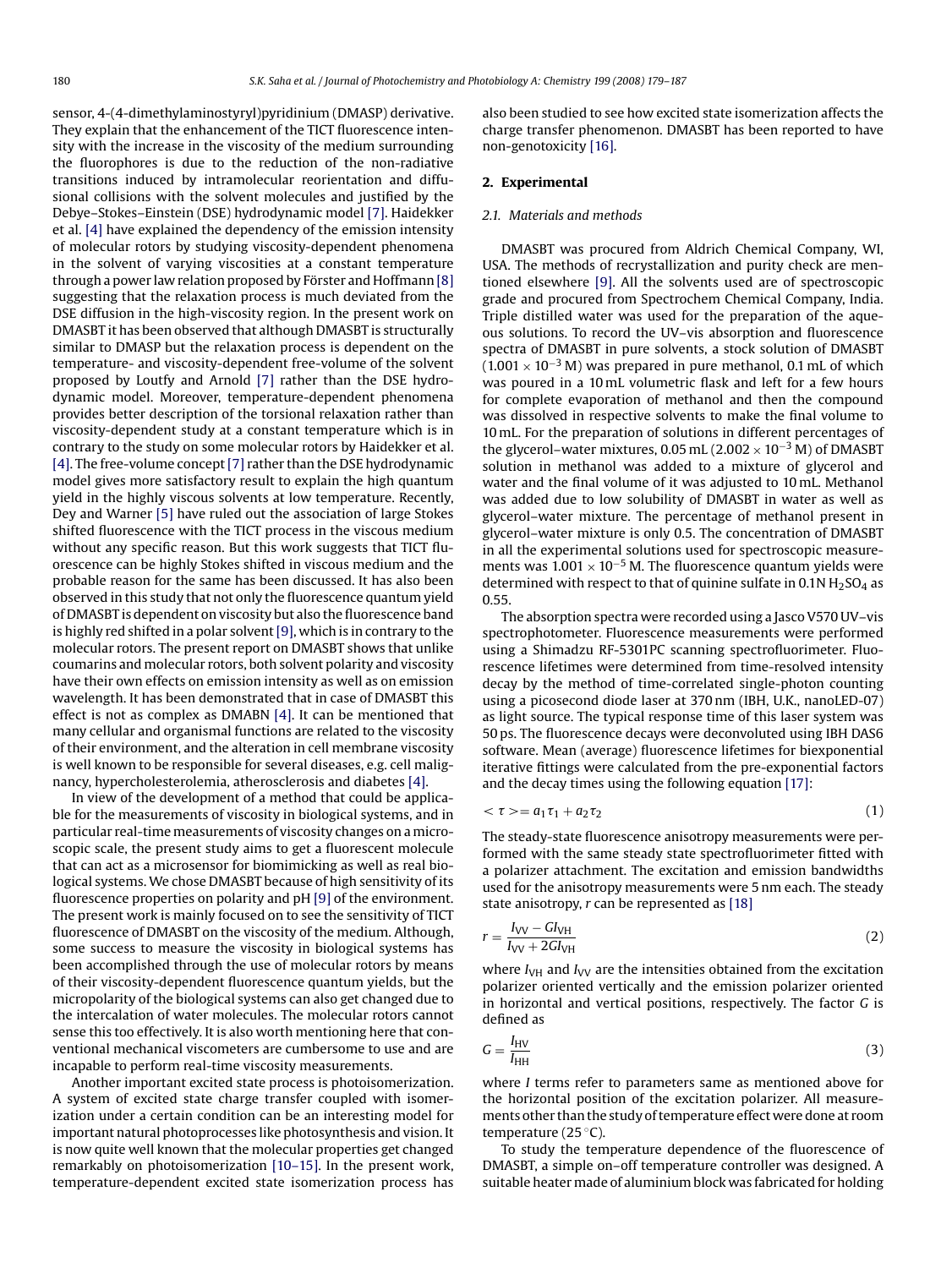the cuvette. The temperature controller is based on a Wheatstone bridge balance. Adjustment of the resistance of the potentiometer (*R*set) can provide the desired temperature. The bridge was balanced when the sample attained the desired temperature. A thermistor, which forms a part of the bridge, is placed in the heater. The temperature dependence of the non-linear resistance was calibrated with the help of a thermocouple. A digital display was connected to the heater to monitor the temperature. The accuracy of the temperature measurement was within 0.1◦. The temperature of the sample was kept fixed during the fluorescence scan.

Hyperchem package version 6.01 (Hypercube Inc., Canada) has been used for the theoretical calculations. The ground state  $(S_0)$ geometry) of the compound was optimized by AM1 method. AM1- SCI (singly excited configuration interaction) was performed to get the energy (*E*g) and dipole moment in the ground state and the transition energies ( $\Delta E_{i\rightarrow j}$ ), and dipole moments of different excited states. We have taken care of all the singly excited configurations within an energy window of 11 eV from the ground state.  $\Delta E_{i\rightarrow j}$ corresponds to the excitation of an electron from the orbital  $\dot{\phi_i}$ (occupied in the ground state) to the orbital  $\phi_j$  (unoccupied in the ground state). The total energy of the excited state (*Ej*) was then calculated as  $E_j = E_g + \Delta E_{i \to j}$ . The CI wavefunction has been used to generate g orbitals and one-electron density matrices, which were used to calculate the dipole moments of the excited states of the compounds.

#### **3. Results and discussion**

## *3.1. Absorption and emission characteristics of DMASBT in different solvents*

Table 1 summarizes the spectral properties of DMASBT in a series of solvents studied earlier [\[9\]. B](#page-8-0)oth absorption and emission band maxima are red shifted with increasing the polarity of the solvents. Structured absorption and fluorescence bands in non-polar and/or less polar solvents progressively become structureless with the increase in the polarity of the solvent media. The mirror image relationship between absorption and emission bands in non-polar solvents confirmed similar geometries of absorbing and emitting

#### **Table 1**

Absorption peak position ( $\lambda^{\rm ab}_{\rm max}$  (nm)), fluorescence peak position ( $\lambda^{\rm fl}_{\rm max}$  (nm))ª, fluorescence quantum yields ( $\varphi_f$ ) and Stokes shift ( $v_{ss}$ ) of DMASBT<sup>b</sup> in different solvents along with their *E*<sub>T</sub>(30) (kcal mol<sup>-1</sup>) values

| Solvents                 | $E_T(30)$ | $\lambda_{\max}^{ab}$ (nm) | $\lambda_{\max}^{\text{fl}}$ (nm) | $v_{ss}$ (cm <sup>-1</sup> ) | $\varphi_{\rm f}$ ( $\pm$ 0.0001) <sup>c</sup> |
|--------------------------|-----------|----------------------------|-----------------------------------|------------------------------|------------------------------------------------|
| Cyclohexane              | 30.9      | 384                        | 447                               | 3671                         | 0.0010                                         |
| Heptane                  | 31.1      | 387                        | 446                               | 3418                         | 0.0014                                         |
| Hexane                   | 32.4      | 384                        | 445                               | 3604                         | 0.0018                                         |
| Diethyl ether            | 34.5      | 390                        | 460                               | 3902                         | 0.0020                                         |
| 1.4-Dioxane              | 36.0      | 393                        | 467                               | 4032                         | 0.0022                                         |
| THF <sup>d</sup>         | 37.4      | 396                        | 482                               | 4506                         | 0.0030                                         |
| Ethylacetate             | 38.1      | 391                        | 477                               | 4611                         | 0.0053                                         |
| DMF <sup>e</sup>         | 43.6      | 402                        | 504                               | 5035                         | 0.0070                                         |
| <b>DMSO</b> <sup>f</sup> | 44.8      | 405                        | 513                               | 5198                         | 0.0078                                         |
| Acetonitrile             | 45.6      | 394                        | 504                               | 5540                         | 0.0066                                         |
| Isopropanol              | 48.4      | 394                        | 493                               | 5097                         | 0.0048                                         |
| Ethanol                  | 51.9      | 396                        | 498                               | 5173                         | 0.0045                                         |
| Methanol                 | 55.4      | 397                        | 507                               | 5465                         | 0.0030                                         |
| Glycerol                 | 56.7      | 409                        | 530                               | 5582                         | 0.1210                                         |
| Waterg                   | 63.1      | 402                        | 516                               | 5496                         | 0.0012                                         |

 $\lambda_{\rm ex}$  = 395 nm.

 $<sup>b</sup>$  [DMASBT] = 1.001 × 10<sup>-5</sup> M.</sup>

Fluorescence quantum yields at  $\lambda_{ex}$  = 395 nm.

<sup>d</sup> Tetrahydrofuran.

Dimethylformamide.

<sup>f</sup> Dimethylsulfoxide.

<sup>g</sup> At pH 7.2.



**Scheme 1.** Structure *trans*-2-[4-(dimethylamino)styryl]benzothiazole (DMASBT).

species. The appearance of broad structureless Stokes shifted bands in polar solvents and progressive increase in fluorescence quantum yields with increasing the polarity of the solvents suggested the charge transfer (CT) character of the emitting state in polar media [\[9\]. E](#page-8-0)missions in non-polar solvents are described to be originated from the locally excited (LE) state. Upon excitation, transfer of an electronic charge from the donor (D) part to the acceptor (A) site of the molecule leads to a charge separation. According to quantum chemical AM1 calculations [\[9\]](#page-8-0) on DMASBT, the dimethylamino group  $(-N(CH_3)_2)$  acts as the donor part and the acceptor part is the 2-styrylbenzothiazole moiety (Scheme 1). The donor and acceptor moieties are flexibly linked by a C–N bond. The torsional angle  $(\phi)$ (Scheme 1) related to the rotation of donor with respect to acceptor around  $C$ —N bond is equal to zero when the amino lone pair orbital is perpendicular to the molecular plane of the acceptor subsystem. A twisting with torsional angle,  $\phi = 90^\circ$  leads to full intramolecular charge transfer (ICT) in the polar medium at the excited state known as TICT state. Theoretical calculations [\[9\]](#page-8-0) show that the  $S_3$ state is responsible for the polarity-induced TICT emission. The calculated dipole moments of  $S_3^{TICT}$  state and the ground singlet TICT state ( $S_0^{TICT}$ ) are 12.5 and 0.8 Debye, respectively. Therefore, greater stabilization of  $S_3^{\text{TICT}}$  state compared to the  $S_0^{\text{TICT}}$  state by the influence of polar medium results into a decrease in the energy gap,  $\Delta E \left( S_3^{\text{TICT}} - S_0^{\text{TICT}} \right)$  with a consequent red shift in the TICT emission. As a result of that the rate of internal conversion from  $S_{3}^{\rm TICT}$  to  $S_{0}^{\rm TICT}$  is higher in water than that in less polar solvents. This fact is in favor of lower TICT fluorescence quantum yield in the aqueous medium as compared to that in non-polar medium [\[19\]. M](#page-8-0)oreover, TICT emissions in less polar solvents are also increased due the decrease in the rate of intersystem crossing from the  $S_3^{\text{TICT}}$  state to triplet TICT state [\[20\]. T](#page-8-0)he detailed explanations of the results obtained from the absorption and fluorescence study of DMASBT in pure solvents of different polarities have been given elsewhere [\[9\]. F](#page-8-0)luorescence quantum yields and Stokes shifts of DMASBT in the solvents of different polarities are listed in Table 1. The variation of fluorescence quantum yields and Stokes shift with the solvent polarity parameter,  $E_T(30)$  have been shown in [Fig. 1](#page-3-0) and its inset, respectively. [Fig. 1](#page-3-0) shows that the fluorescence quantum yield increases, reaches maximum and then decreases with increasing the polarity of the solvents. This can be explained by the fact that initially fluorescence from charge transfer state is increased due to the stability of this state with respect to the LE state, but later it is decreased in highly polar solvents due to the high possibility of non-radiative processes, internal conversion and inter system crossing [\[9\].](#page-8-0) As a matter of fact Stokes shifts are also substantially changed with increasing the polarity of the medium [\(Fig. 1\(i](#page-3-0)nset)). Although fluorescence quantum yields are low in most of the solvents, but both quantum yield and Stokes shift of the molecule are highest in glycerol as solvent.

#### *3.2. Fluorescence study in glycerol–water mixture*

As mentioned above, both fluorescence quantum yield and Stokes shift of DMASBT are highest in glycerol (Table 1). As depicted in [Fig. 2\(a](#page-3-0)), the fluorescence intensity increases with increasing the percentage of glycerol in glycerol–water mixture with a sub-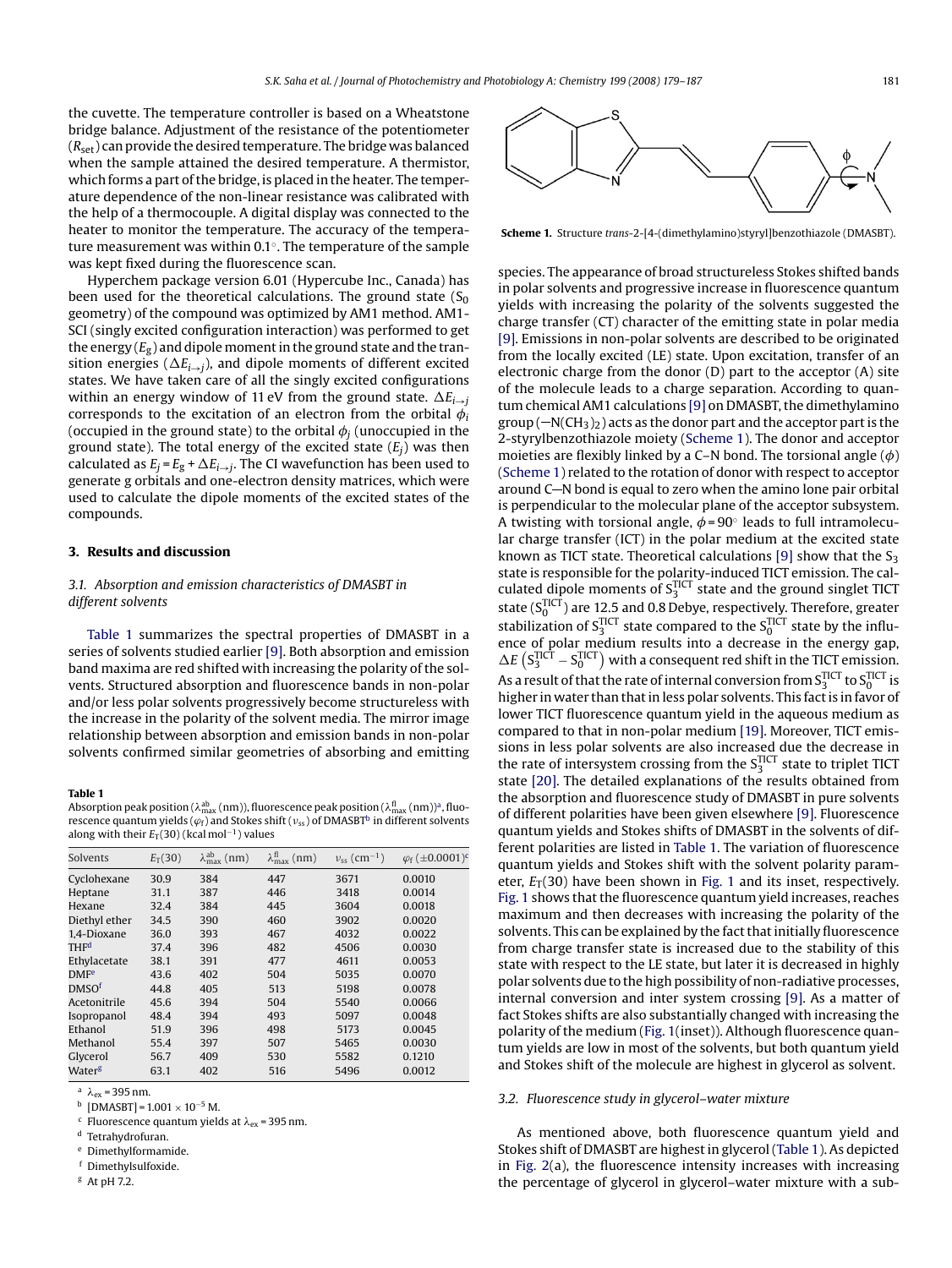<span id="page-3-0"></span>

**Fig. 1.** Plot of fluorescence quantum yields of DMASBT vs.  $E_T(30)$  of pure solvents. (Inset) Plot of Stokes shift (cm<sup>-1</sup>) of DMASBT vs. *E*<sub>T</sub>(30) (kcal mol<sup>-1</sup>) of pure solvents: ( $\blacksquare$ ) cyclohexane; ( $\Box$ ) heptane; ( $\spadesuit$ ) hexane; ( $\bigcirc$ ) diethyl ether; ( $\blacktriangle$ ) 1,4-dioxane; ( $\triangle$ ) THF; ( $\blacklozenge$ ) ethylacetate; ( $\Diamond$ ) DMF; ( $\blacktriangleleft$ ) DMSO; ( $\triangleleft$ ) acetonitrile; ( $\blacktriangleright$ ) isopropanol; ( $\triangleright$ ) ethanol; ( $\blacklozenge$ ) methanol; ( $\star$ ) glycerol; ( $\blacklozenge$ ) water.  $\lambda_{\text{ex}}$  = 395 nm  $[DMASBT] = 1.001 \times 10^{-5}$  M.

stantial bathochromic shift of the fluorescence band up to 60% glycerol–water mixture. Above this, although increase in intensity continues but the shift of peak maxima plateaus. Increased energy gap between  $S_3^{\rm TICT}$  and  $S_0^{\rm TICT}$  states in glycerol due to lower polarity compared to water may be a reason for the increased TICT fluorescence but in that case it demands a hypsochromic shift with increasing percentage of glycerol in the mixture. The red shifted band cannot be due to exciplex, because in that case fluorescence bands for monomer as well as exciplex are expected [\[18\]. T](#page-8-0)he fluorescence quantum yield in glycerol is much greater than that in non-viscous solvent. As for example, it is almost 23-fold greater in glycerol than that in ethylacetate as a non-viscous solvent. Fluorescence quantum yield in pure glycerol solution is almost 15 times greater than that in 20% glycerol–water mixture, whereas the same in case of 4-(4-dimethylaminostyryl)pyridinium derivative, reported by Mielniczak et al. [\[2\]](#page-8-0) got increased by six times only. The presence of shoulder at lower wavelength for the fluorescence band of DMASBT in solution of low glycerol percentages could be due to the contribution of LE fluorescence as a result of introduction of non-polarity by the addition of glycerol in water. This disappears at high percentage of glycerol due to the higher population and stabilization of TICT state as discussed later.

The extent of restriction imposed by the medium in which the fluorophore is dissolved can be described by the study of fluorescence anisotropy of DMASBT in glycerol. The plot for variation of fluorescence anisotropy as a function of weight percentage of glycerol in glycerol–water mixture is shown in Fig. 2(b). Fluorescence anisotropy ( $\lambda_{em}$  = 550 nm) of DMASBT increases with increasing the viscosity of the medium to a very high anisotropy value (∼0.38) in pure glycerol solution. This can be attributed to the significant restriction of rotational diffusion of the molecule in a medium of high viscosity and can be correlated with the increase in fluorescence intensity. Loutfy et al. [\[7\]](#page-8-0) studied the effect of viscosity and temperature on fluorescence quantum yields of molecular rotors extensively. To compare the characteristics of DMASBT with those of molecular rotors, the effect of temperature on fluorescence quantum yields of DMASBT in dioxane [\(Fig. 3\(a](#page-5-0))) and in glycerol ([Fig. 3\(b](#page-5-0))) has been studied. It is observed that in case of dioxane fluorescence quantum yield decreases with increasing temperature



**Fig. 2.** (a) Plot of variation of fluorescence spectra of DMASBT with the variation of percentage of glycerol in glycerol–water mixture. The broken line represents 0% glycerol, i.e., pure aqueous solvent ( $\lambda_{ex}$  = 367 nm). (b) Plot of variation of fluorescence anisotropy ( $\lambda_{em}$  = 550 nm) of DMASBT as function of the composition of the glycerol–water mixture ( $\lambda_{ex}$  = 367 nm). [DMASBT] = 1.001  $\times$  10<sup>-5</sup> M.

accompanied by a substantial blue shift of the wavelength maxima at a temperature higher than 45 ◦C, whereas in case of glycerol fluorescence quantum yields are decreased without any change in wavelength maxima. Effect on fluorescence quantum yields and wavelength maxima are explained separately in the following sections.

The DSE hydrodynamic model and the free-volume-dependent torsional relaxation dynamics of probe proposed by Loutfy et al. [\[7\]](#page-8-0) have been tested to describe the relaxation processes. Förster and Hoffmann [\[8\]](#page-8-0) derived an equation,  $\phi_f = B\eta^x$  which was found to hold good for various dyes. In this equation,  $\phi_f$  and  $\eta$  are fluorescence quantum yield and viscosity coefficient, respectively, *B* is a constant and *x* lies between 1/3 and 2/3. The fluorescence quantum yields of DMASBT in different composition of glycerol–water mixtures are measured at 25 ◦C and are listed in [Table 2](#page-4-0) along with the values of viscosities of the mixtures. [Fig. 4\(a](#page-5-0)) shows the plot of log  $\phi_f$  against log  $\eta$ . A reasonably good straight line (regression coefficient = 0.94) is obtained with a slope much less than unity (0.38). This suggests that DSE diffusion in high-viscosity region is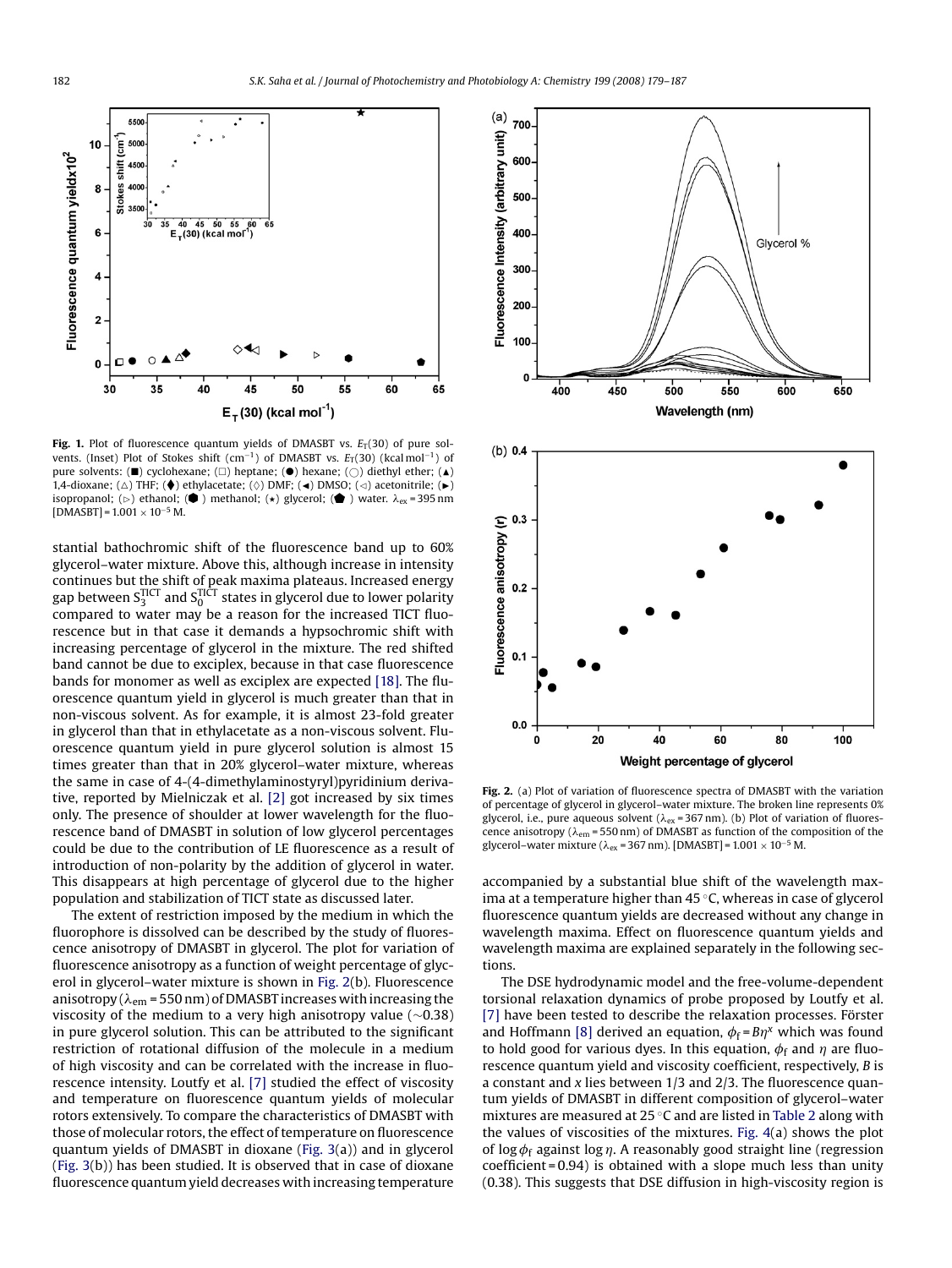<span id="page-4-0"></span>not a suitable model for relaxation process. To see the effect of temperature in high-viscosity solvent, fluorescence quantum yields of DMASBT in glycerol have been determined at different temperatures. The values of fluorescence quantum yields in glycerol along with the viscosity values of glycerol at different temperatures are also listed in Table 2. [Fig. 4\(b](#page-5-0)) shows the variation of fluorescence quantum yields on  $\eta/T$ . The data displayed in [Fig. 4\(b](#page-5-0)) show that fluorescence quantum yield ( $\phi_f$ ) is proportional to ( $\eta/T$ )<sup>x</sup>, where *x* is equal to 0.49 for temperatures between 24 and 80 ℃. The much better regression coefficient (0.996) of this plot compared to the plot of variation of quantum yields with viscosity at a given temperature, suggests that rather than the viscosity-dependent phenomenon in a series of solvents at a given temperature, the temperature-dependent studies give more consistent data and provide less ambiguous tests of hydrodynamic predictions. To test the importance of the temperature- and viscosity-dependent freevolume of the viscous solvent on the molecular relaxation process of the excited state (in case of DMASBT it is  $S_3$ ) the following equations have been used [\[7\]. T](#page-8-0)he free-volume of a solvent is dependent on the temperature as follows:

$$
f = f_g + \alpha (T - T_g) \tag{4}
$$

where  $\alpha$  is the thermal expansion coefficient, *f* and  $f_g$  are the freevolume fractions at given temperatures *T* and *T*g, respectively. The constants  $\alpha$  = 4.4 × 10<sup>-4</sup> deg<sup>-1</sup>,  $f_g$  = 0.025 and  $T_g$  = 187 K for glycerol [\[7\].](#page-8-0)

The viscosity of liquid is dependent on the free-volume fraction as follows [\[21\]:](#page-8-0)

$$
\eta = A \exp\left(\frac{f_0}{f}\right) \tag{5}
$$

where *f* and *f*<sup>o</sup> are free- and occupied-volume fractions, respectively. This dependence is controlled by the value of *A* of liquid. This relationship between viscosity and free-volume fractions has shown more accuracy in the determination of viscosity of *n*heptadecane at different temperatures compared to that obtained by using Andrade temperature equation [\[21\]. T](#page-8-0)he torsional motion induced non-radiative decay rate constant, *k*nr can be related to the free-volume fraction of solvent, *f* according to the equation:

$$
k_{\rm nr} = k_{\rm nr}^{\rm o} \exp\left(\frac{-xf_{\rm o}}{f}\right) \tag{6}
$$

where  $x$  is a constant for the particular molecule and  $k_{\rm nr}^{\rm o}$  is the rate of orientation of the free-rotor. The non-radiative decay rate constant,

**Table 2**

Fluorescence quantum yields ( $\phi_f$ ) of DMASBT in different percentage of glycerol–water mixture at constant temperature (25 °C), viscosities ( $\eta$ ) of glycerol–water mixtures at 25 °C, fluorescence quantum yields ( $\phi'_i$ ) in pure glycerol at different temperatures, viscosities ( $\eta$ ) and free-volume fractions (f) of pure glycerol at different temperatures

| Constant temperature study with glycerol–water mixture |                     |                                | Temperature-dependent study with pure glycerol |               |                                   |                 |  |
|--------------------------------------------------------|---------------------|--------------------------------|------------------------------------------------|---------------|-----------------------------------|-----------------|--|
| % of glycerol in mixtures (y/y)                        | $\eta^{\rm a}$ (cP) | Quantum yield $(\phi_f)^{b,c}$ | Temperature $(K)$                              | $\eta^d$ (cP) | Quantum yield $(\phi'_f)^{b,c,d}$ | $f \times 10^2$ |  |
| 24                                                     | 1.80                | 0.013                          | 298.15                                         | 934.00        | 0.121                             | 7.391           |  |
| 32                                                     | 2.38                | 0.016                          | 303.15                                         | 637.28        | 0.115                             | 7.611           |  |
| 40                                                     | 3.18                | 0.017                          | 308.15                                         | 449.95        | 0.098                             | 7.831           |  |
| 48                                                     | 4.97                | 0.019                          | 313.15                                         | 317.96        | 0.079                             | 8.051           |  |
| 56                                                     | 7.59                | 0.029                          | 318.15                                         | 220.03        | 0.062                             | 8.271           |  |
| 64                                                     | 15.46               | 0.039                          | 323.15                                         | 156.17        | 0.050                             | 8.491           |  |
| 71                                                     | 27.91               | 0.055                          | 328.15                                         | 109.33        | 0.044                             | 8.711           |  |
| 75                                                     | 36.43               | 0.062                          | 333.15                                         | 75.27         | 0.035                             | 8.931           |  |
| 90                                                     | 267.00              | 0.112                          | 338.15                                         | 49.73         | 0.030                             | 9.151           |  |
| 100                                                    | 934.00              | 0.121                          | 343.15                                         | 36.95         | 0.025                             | 9.371           |  |
|                                                        |                     |                                | 348.15                                         | 28.44         | 0.021                             | 9.591           |  |
|                                                        |                     |                                | 353.15                                         | 15.67         | 0.018                             | 9.811           |  |

<sup>a</sup> Ref. [\[2\]](#page-8-0) (viscosity data were obtained by extrapolation of dependence of viscosity on  $(v/v)$  % of glycerol-water mixture).

 $b \lambda_{ex} = 395$  nm.

 $c$  Standard deviation  $\pm 0.0001$ .

<sup>d</sup> Ref. [\[7\]](#page-8-0) (viscosity data were obtained by extrapolation of dependence of viscosity on temperature in Kelvin scale) [DMASBT] = 1.001 × 10<sup>-5</sup> M.

*k*nr is related to the fluorescence quantum yield and radiative rate constant as follows:

$$
k_{\rm nr} = k_{\rm r} \left( \frac{1}{\phi_{\rm f} - 1} \right) \tag{7}
$$

Therefore, from Eqs. (6) and (7), the following equation is obtained which relates fluorescence quantum yield with the free-volume fraction:

$$
\phi_{\rm f} = \left(\frac{k_{\rm r}}{k_{\rm nr}^{\rm o}}\right) \exp\left(\frac{\mathsf{x} f_{\rm o}}{f}\right) \tag{8}
$$

Therefore,

$$
\ln \phi_{\rm f} = \ln \left( \frac{k_{\rm r}}{k_{\rm nr}^{\rm o}} \right) + \left( \frac{\mathsf{x} f_{\rm o}}{f} \right) \tag{9}
$$

The free-volume fractions (*f*) of glycerol at different temperatures are calculated and tabulated in Table 2. [Fig. 5](#page-5-0) represents the plot of  $\ln \phi_f$  against 1/*f*. This plot shows the linear dependence with regression coefficient, 0.99. The slope of this plot  $(=\xinfty f_0, Eq. (9)) = 0.598$ . [Fig. 5](#page-5-0) (inset) is the plot of  $\ln \eta$  against 1/*f*. The slope of this plot is found to be 1.18 (regression coefficient = 0.99), which is the value of *f*<sup>o</sup> Eq. (5). From the values of these last two slopes *x* is calculated to be 0.51. The slight deviation from the linear dependence of  $\ln \phi_f$  on 1/*f* at high temperature as explained by Loutfy et al. [\[7\]](#page-8-0) is due to the high abundance of free-volume available for the rotation dependent relaxation of the molecule.

Combining Eqs. (5) and (8) the relation found is as follows:

$$
\phi_{\rm f} = B \left( \frac{\eta}{T} \right)^x \tag{10}
$$

where  $B = (k_r / k_{nr}^0) (T/A)^x$ . The variation of log  $\phi_f$  with log( $\eta/T$ ) has already been shown in [Fig. 4\(b](#page-5-0)). The slope value, i.e., the value of exponent *x* (0.49) agrees well with those calculated above (0.51). This result is consistent with the fact that the rotation dependent non-radiative decay rate increases with increasing the free-volume and decreasing the viscosity of the solvent. Therefore, the viscosity-dependent fluorescence quantum yield of DMASBT can be explained on the basis of the dependence of viscosity coefficient  $(η)$  on the free-volume of solvents whose free-volume is very small to cause high viscosity. At temperature much above the glass transition temperature, the fraction of free-volume is so large that the free-volume dependence of fluorescence quantum yield becomes inappropriate [\[7\].](#page-8-0)

To provide additional information on the effect of viscosity on the non-radiative decay rate, the fluorescence decay profiles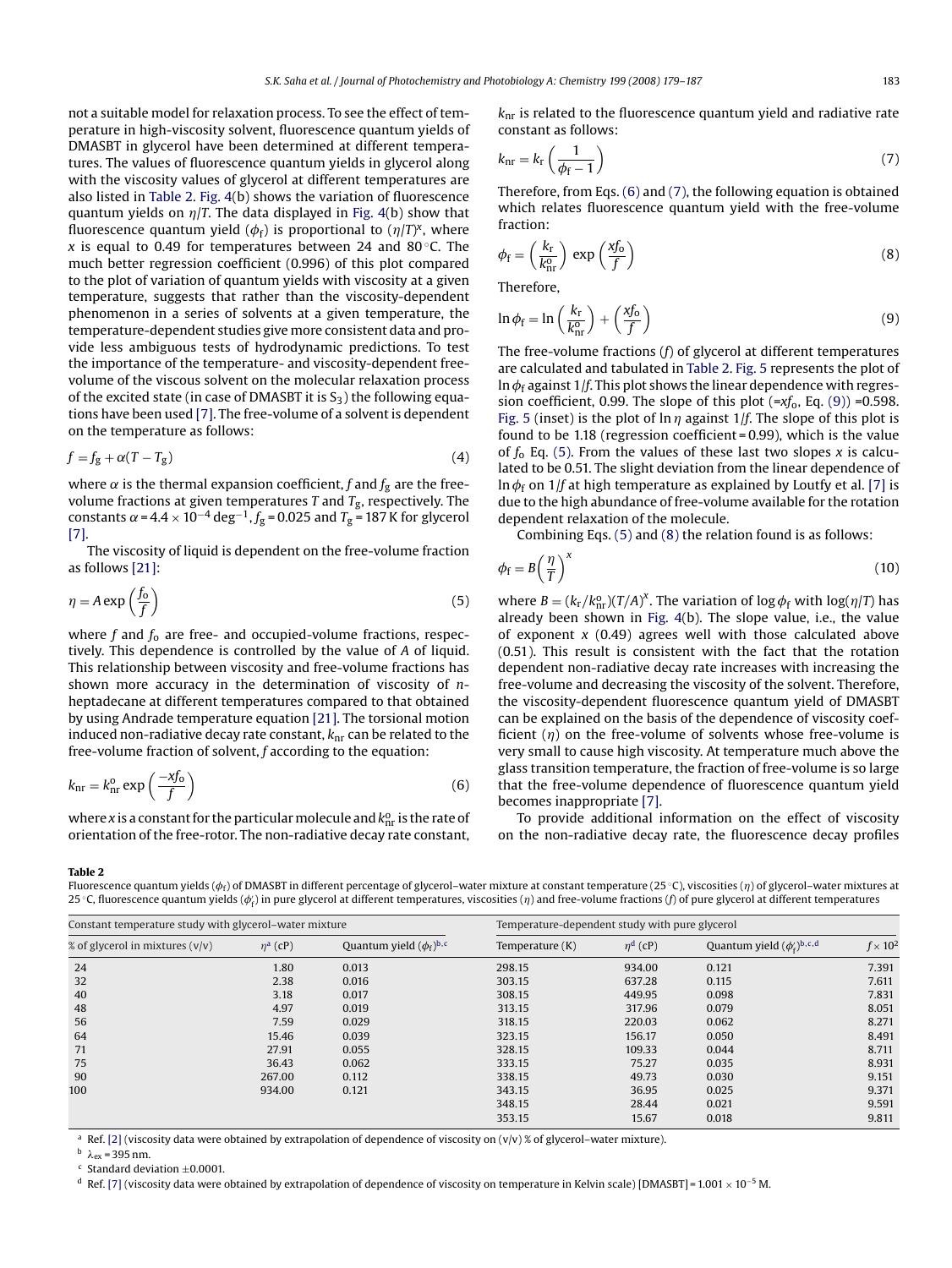<span id="page-5-0"></span>

**Fig. 3.** (a) Variation of fluorescence spectra of DMASBT in dioxane as a function of temperature of the solution. Inset: plot of the fluorescence intensities against temperature. (b) Variation of fluorescence spectra of DMASBT in glycerol as a function of temperature of the solution. Inset: plot of the fluorescence intensities against temperature.  $\lambda_{ex}$  = 395 nm, and [DMASBT] = 1.001  $\times$  10<sup>-5</sup> M.

of DMASBT have been measured in 20% glycerol–water and pure glycerol solutions and are shown in [Fig. 6\(a](#page-6-0)) and (b), respectively. The calculated lifetimes are listed in Table 3. Since the lifetime of DMASBT in water is very low (<50 ps), instrumental limitation did not allow us to calculate it. The raw experimental data are suitably fitted by double exponential fitting equation. The contributions of different species in terms of pre-exponential factors,  $\chi^2$  and standard deviations are also mentioned in Table 3. The slow decay of fluorescence of both the species with increasing the viscosity of the medium supports the restricted orientational reorganization of solvent molecules in viscous environments. Better value of  $\chi^2$ 

**Table 3** Lifetimes ( $\tau$ ) and pre-exponential factors (a) of DMASBT in different percentages of glycerol in glycerol–water mixtures

| % of glycerol | $a_{1}$ | $\tau_1$ (ps) | a <sub>2</sub> | $\tau_2$ (ps) | $\sim$ <sup>2</sup> |
|---------------|---------|---------------|----------------|---------------|---------------------|
| 20            | 0.76    | $130 + 3$     | 0.24           | $706 + 5$     | 1.47                |
| 100           | 0.32    | $257 + 3$     | 0.68           | $1100 + 6$    | 0.99                |



Fig. 4. (a) Plot of fluorescence quantum yields  $(\phi_f)$  of DMASBT against viscosities of different composition of glycerol–water mixtures at 25 °C. (b) Plot of fluorescence quantum yields ( $\phi_f$ ) of DMASBT in glycerol against  $\eta/T$ .  $\lambda_{\text{ex}} = 395$  nm, and [DMASBT] = 1.001 × 10<sup>-5</sup> M.



**Fig. 5.** Plot of  $\ln \phi_f$  against 1/*f*. (Inset) Plot of  $\ln \eta$  against 1/*f*.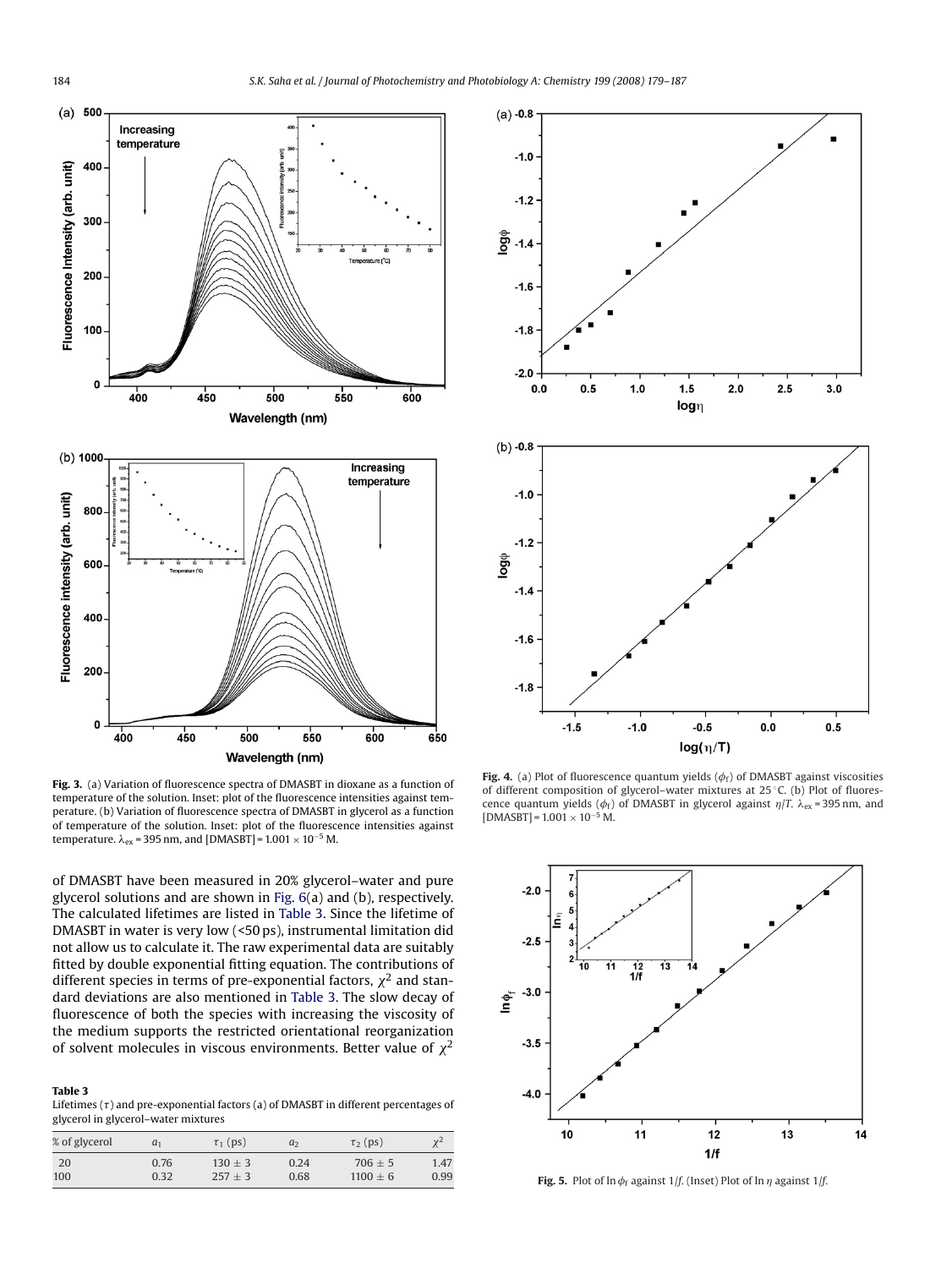<span id="page-6-0"></span>

Fig. 6. Lifetime decay profiles of DMASBT in (a) 20% glycerol, and (b) pure glycerol solutions. The gray dots represent the signal for the prompt and the black ones represent that for DMASBT. The solid line is the fit to the raw data.  $\lambda_{ex}$  = 370 nm,  $\lambda_{em}$  = 500 nm for 20% glycerol, and  $\lambda_{em}$  = 550 nm for pure glycerol. [DMASBT] =  $1.001 \times 10^{-5}$  M. Instead of the residuals of the fits, the  $\chi^2$  values have been mentioned in [Table 3](#page-5-0) that carries the same significance.

in high percentage of glycerol is in favor of relatively low probability of formation of multiple species (more than 2) in a medium of high viscosity. The restricted orientational reorganization of solvent molecules in viscous environments is consistent with the high values of fluorescence anisotropy and fluorescence quantum yield. The large Stokes shift or the bathochromic shift of the fluorescence band in viscous medium can be due the restricted rotational motion of  $-N(CH_3)_2$  group attached to DMASBT. The decrease in free-volume with increasing the viscosity of the solvent causes the restricted motion of  $-N(CH_3)_2$  group thereby increasing the TICT fluorescence quantum yield as well as the bathochromic shift of the fluorescence band because the proper orientation of  $-N(CH_3)_2$ group is related not only to the population of the TICT molecules but also to the stabilization of the TICT state. The plateau in the shift of band maxima above 60% glycerol–water mixture could be due to the fact that stabilization of TICT state as a result of proper orientation of  $-N(CH_3)_2$  group is complete at this viscosity. The continuity in increase in fluorescence quantum yields for solutions above 60% glycerol is as a result of decrease in the free-volume with increasing viscosity. The biexponential decay could be due to two different populations of excited species where one experiences smaller fraction of free-volume giving slower decay, whereas other gets larger fraction of free-volume resulting in faster decay. This is the reason

#### **Table 4**

Fluorescence quantum yields ( $\varphi_f$ ), average lifetimes ( $\langle \tau \rangle$ ), radiative ( $k_r$ ) and nonradiative  $(k<sub>nr</sub>)$  rate constants of DMASBT in different percentages of glycerol in glycerol–water mixtures

| % of glycerol | $\varphi_{\text{f}}$ | $\langle \tau \rangle$ (ps) | $k_r$ (s <sup>-1</sup> ) | $k_{\rm nr}$ (s <sup>-1</sup> ) |
|---------------|----------------------|-----------------------------|--------------------------|---------------------------------|
| <sup>20</sup> | 0.008                | 268                         | $2.99 \times 10^{7}$     | $3.70 \times 10^{9}$            |
| 100           | 0.121                | 830                         | $1.46 \times 10^{8}$     | $1.06 \times 10^{9}$            |

that contributions of different fractions are reversed when percentage of glycerol increases ([Table 3\).](#page-5-0) The average lifetime values of DMASBT in different percentages of glycerol–water mixtures calculated using Eq. [\(1\)](#page-1-0) are tabulated in Table 4. The decay parameters are affected by the increased percentage of glycerol, with the average lifetime,  $\langle \tau \rangle$  changing from 268 ps in 20% glycerol to 830 ps in pure glycerol. The increased viscosity of medium is reflected in the increase in excited state lifetime. From calculated values of  $\varphi_f$  and  $\langle \tau \rangle$ , we calculated the radiative and non-radiative rate constants for the TICT process using the following equations [\[22\]:](#page-8-0)

$$
k_{\rm r} = \frac{\varphi_{\rm f}}{\langle \tau \rangle} \tag{11}
$$

$$
k_{\rm nr} = \frac{1}{\langle \tau \rangle} - k_{\rm r} \tag{12}
$$

It is apparent from Table 4 that radiative rate constant  $(k_r)$  is increased by 4.9 times whereas non-radiative rate constant  $(k<sub>nr</sub>)$  is decreased by 3.5 times with increasing the concentration of glycerol in glycerol–water mixture. The decrease in non-radiative decay rate as explained above are due to the decrease in free-volume and increase of viscosity of the solvent that causes rotational restriction in the molecule.

It is well known that fluorescence anisotropy may change due to rotational diffusion of the molecule as well as the fluorescence lifetime. To make sure that the observed change in steady state anisotropy of DMASBT in different percentages of glycerol–water mixture is not due to any change in the fluorescence lifetime, Perrin's equation Eq.(13) [\[18\]h](#page-8-0)as been used to calculate the approximate values of the average rotational correlation times:

$$
\tau_{\rm c} = \frac{\langle \tau \rangle r}{r_{\rm o} - r} \tag{13}
$$

where *r*,  $r_0$  and  $\langle \tau \rangle$  are the steady-state anisotropy, limiting anisotropy and mean lifetime of DMASBT, respectively. As mentioned above, the calculated values are approximate; there are a few reasons for that. Although Perrin's equation is not strictly valid for the present case yet the equation is considered to be valid due to the use of mean values of fluorescence lifetime. Other reasons are the unavailability of exact value of  $r_0$  as the time resolved anisotropy could not be done and the lifetime of species less than 50 ps could not be measured. In the present calculation, the value of *r*<sup>o</sup> is taken as 0.38 in case of glycerol–water mixture, where 0.38 is the anisotropy value of DMASBT in pure glycerol and  $r_0$  = 0.18 in case of aqueous medium (taken from the literature [\[17\]\).](#page-8-0) The lifetime value in aqueous medium is considered to be 50 ps. With this lifetime value, although the exact value of  $\tau_c$  is not found, but at least the correct trend of  $\tau_c$  values in the medium of different viscosities could be predicted. The values of  $\tau_{\rm c}$  calculated using Eq. ( 13 ) are found to be ∼25 and ∼71 ps in aqueous and 20% glycerol–water mixtures, respectively taking experimentally determined *r* values as 0.06 and 0.08 for water and 20% glycerol–water mixtures, respectively. If the lifetime of DMASBT in aqueous medium was lower than 50 ps (greater value is not expected because then we could have calculated lifetime with our instrument),  $\tau_c$  value could be further lower than 25 ps according to Eq. (13). The increase of  $\tau_c$ with increasing viscosity of environments definitely suggests that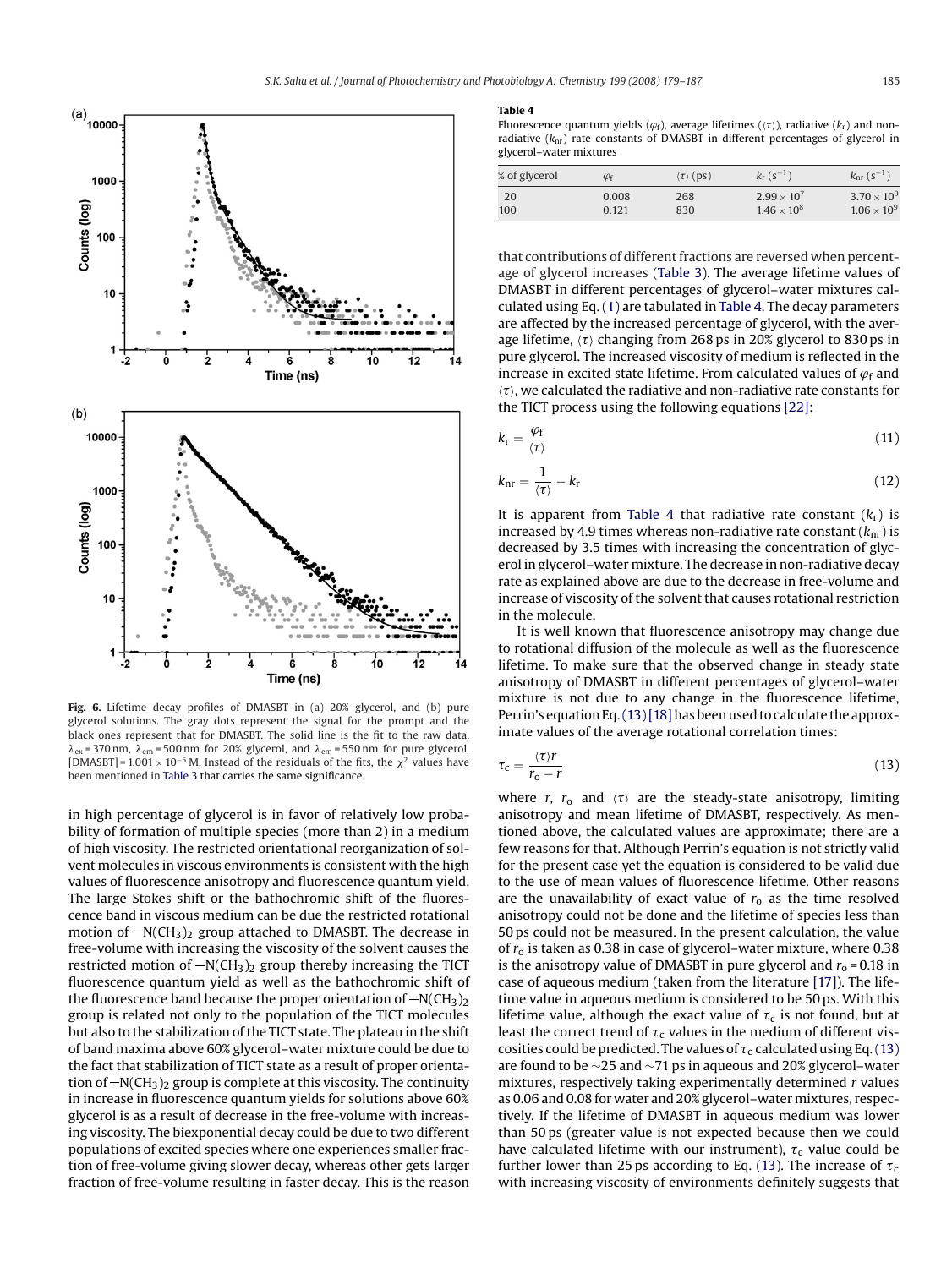the observed changes in steady state fluorescence anisotropy values ([Fig. 2\(b](#page-3-0))) are not due to lifetime-induced phenomena but as predicted earlier that rotational restriction imposed on molecule increases with increasing the viscosity of the medium.

Contrary to the argument made by Dey and Warner [\[5\]](#page-8-0) regarding the absence of TICT fluorescence of 9-DMA in viscous medium due to the restricted motion of  $-N(CH_3)_2$  group, many groups have reported the high yield of TICT fluorescence in viscous medium [\[2,4\].](#page-8-0) Compared to these, the simpler and greater dependence of TICT fluorescence quantum yields of DMASBT on viscosity is observed. Unlike coumarin derivatives and molecular rotors (e.g., 9-(dicyanovinyl)-julolidine, DCVJ) [\[4\],](#page-8-0) fluorescence parameters of DMASBT are dependent on both viscosities and polarities of the solvents. When emission wavelengths of coumarin derivatives are only influenced by solvent polarities without any effect of solvent viscosities on fluorescence parameters, the TICT fluorescence intensities of molecular rotors are sensitive only to viscosities with low sensitivity towards solvent polarities [\[4\].](#page-8-0) The fluorescence intensity of DMASBT is increased by 15-fold as compared to the fivefold increase in DCVJ with increasing the percentage of glycerol from 20 to 100. Mielniczak et al. [\[2\]](#page-8-0) explained the dynamics of reorientation relaxations of the 4-(4-dimethylaminostryryl)pyridinium (DMASP) derivatives in solution with high friction between the rotating probe and solvent molecules, which is already proven for many compounds exhibiting ICT properties including DMABN [\[6,7,23–25\]. T](#page-8-0)his is in support to the argument that dependency of TICT fluorescence intensity on viscosity of medium is a well-known phenomenon. Moderately high fluorescence quantum yields with substantial bathochromic shifts of fluorescence bands in DMF and DMSO as solvents can also be explained by their restricted orientational reorganizations because of viscosity.

### *3.3. Temperature-dependent fluorescence study of DMASBT*

The effects of temperature on the fluorescence properties of DMASBT in dioxane and glycerol as solvents are represented by [Fig. 3\(a](#page-5-0)) and (b), respectively. On increasing the environment temperature of the system the fluorescence quantum yield decreases, which is a quite common observation that happens due to the enhanced movement of the molecule and thus opening more and more non-radiative decay routes [\[26,27\]. I](#page-8-0)nterestingly, in dioxane as solvent there is no wavelength shift of fluorescence band maxima up to a temperature of ∼45 ◦C, but once this temperature is crossed there is a clear hypsochromic shift of ∼4 nm followed by freezing of any further shift with a gradual quenching of the fluorescence. This appears to be a probable configurational change of the molecular system. It is also pertinent to note that unlike many cases [\[13\], t](#page-8-0)he changed isomer is also fluorescent. Since the molecule was initially in the *trans* form, therefore at a temperature of ≥45 ◦C the most probable change in configuration is due to its conversion to the *cis* form. However, no such hypsochromic shift is observed in case of glycerol as solvent, although fluorescence is quenched as usual with increasing the temperature. The inset of [Fig. 3\(a](#page-5-0)) shows the nature of the decrease in the fluorescence intensity of DMASBT in dioxane



Fig. 7. Configuration interaction calculations using AM1 method showing the potential energy surface (PES) diagram at different twist angles (25-10-11-26, vide Scheme 2).

with increasing temperature. The decline follows a segmented linearity with two different slopes. On the other hand, the same in the case of glycerol involves an exponential decay (inset of [Fig. 3\(b](#page-5-0))). This may be attributed to the fact that in case of glycerol the quenching is simply due to the increase in the rate of non-radiative decay at moderately high temperature; however, at very high temperatures much above the glass transition temperature of the solvent when the free-volume is plentiful and free-volume concept becomes useless, the decrease in fluorescence quantum yield is probably due to the increase in singlet–triplet intersystem crossing [\[28\]. O](#page-8-0)n the other hand in case of dioxane, the quenching is definitely due to the increase in the rate of non-radiative processes but in addition to that there is a proposed configurational change after a certain temperature (45 ◦C). Configuration interaction calculations using AM1 method can be efficiently used to get the potential energy surface (PES) diagrams (Fig. 7) at different torsion angles (25-10-11- 26, vide Scheme 2) [\[29,30\]. S](#page-8-0)olid lines indicate the PES for DMASBT in vacuum and the broken lines constitute those for the solvated molecule in dioxane (relative permittivity = 2.22). The figure clearly shows the change in the magnitude of the energy barrier in the two electronic states, viz.,  $S_0$  (ground state) and  $S_1$  (first excited singlet state). In both the states, *trans* isomer of DMASBT is the most stable one. The potential energy surface constructed by rotating the aromatic moieties on both sides of the double bond connecting C10 and C11 (vide Scheme 2) clearly shows that the *trans* geometry is more stable than the *cis* form in the ground state. An energy barrier of 77 kcal mol−<sup>1</sup> separates the two isomers in the ground state.

The next question that arises is whether the molecule retains its *trans* geometry even after excitation. AM1-SCI calculations show that the energy barrier between the *cis* and *trans* geometries



**Scheme 2.** Optimized geometry of *trans* isomer of DMASBT in the ground state.